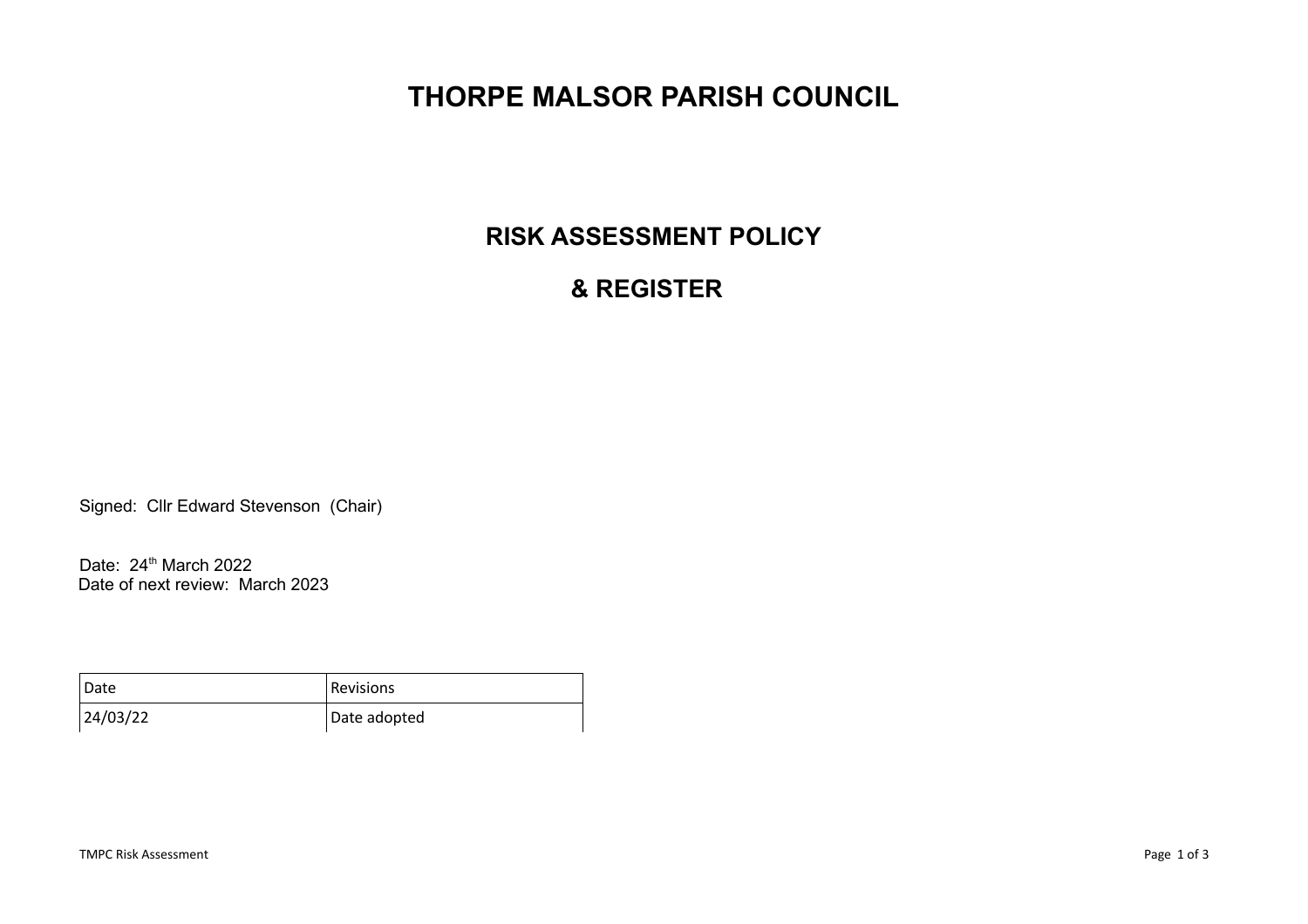### **THORPE MALSOR PARISH COUNCIL RISK ASSESSMENT POLICY & REGISTER**

The following control systems are in place to ensure that Thorpe Malsor Parish Council is doing everything possible to protect the electorate from financial risk and harm. The Risk Assessment document will be reviewed annually.

### **FINANCIAL RISKS**

| <b>RISK</b>                                                                           | <b>MITIGATION</b>                                                                                                                                                                                                                                                                                                                                                                                                                                                                                                                                                                                                  | <b>MONITORING/ACTION</b>                                                                                                                                                                                                                                                             |
|---------------------------------------------------------------------------------------|--------------------------------------------------------------------------------------------------------------------------------------------------------------------------------------------------------------------------------------------------------------------------------------------------------------------------------------------------------------------------------------------------------------------------------------------------------------------------------------------------------------------------------------------------------------------------------------------------------------------|--------------------------------------------------------------------------------------------------------------------------------------------------------------------------------------------------------------------------------------------------------------------------------------|
| 1. Risk of funds being<br>unavailable due to<br>misappropriation or<br>mismanagement. | 1. Fidelity insurance in place.<br>2. All expenditure approved at council meetings, minuted and published on the parish website.<br>3. Requirement for two Councillors to authorise/review all payments.<br>4. Internal Control Councillor appointed annually to carry out regular inspection of financial records and<br>report to the council members.<br>4. Year-end accounts prepared by the RFO and circulated to members one month after the financial<br>year-end.<br>5. Independent Internal Auditor appointed annually to verify year end accounts and balances.<br>6. No petty cash is kept.             | · Financial statement presented<br>at each council meeting.<br>. Regular review and report to<br>the Council by Internal Control<br>Councillor.<br>. Independent Internal Auditor<br>verification following year end.<br><b>-</b> Appropriate training of RFO<br>when need idenfied. |
| 2. Risk of accounting<br>errors due to lack of<br>financial control.                  | 1. All financial documentation held by the Responsible Financial Officer.<br>2. Approved payments entered on the computerised receipts and payments system as soon as<br>reasonably practicable after members' approval.<br>3. Receipts entered on the computerised receipts and payments system upon receipt.<br>4. Bank balances regularly reconciled with the computerised receipts and payments system.<br>5. No receipts received except through BACS.<br>6. Review and authorisation of payments by two councillors.<br>7. VAT claims verified by the Internal Control Councillor before submission to HMRC. | - Regular review/report to<br>Council by Internal Control<br>Councillor (at least every six<br>months).<br>· Financial Regulations reviewed<br>annually.                                                                                                                             |
| 3. Risk of budget<br>overspend.                                                       | 1. Itemised annual budget set by the Council.<br>2. Precept demand determined based on this budget.<br>3. Spending against budget reviewed regularly and reported to Council at least twice yearly.                                                                                                                                                                                                                                                                                                                                                                                                                | . Regular review of the accounts<br>(at least every six months) with<br>findings reported to the Council.<br>· Financial Regulations reviewed<br>annually.                                                                                                                           |
| 4. Risk of under<br>insurance of parish<br>council assets.                            | 1. Insurance cover will be reviewed annually to ensure adequate cover is maintained.<br>2. An Asset Register will be maintained by the Clerk and updated at the time assets are added or<br>removed, and will be presented annually to the Finance Committee.                                                                                                                                                                                                                                                                                                                                                      | . Regualr review of insurance<br>cover and asset register carried<br>out annually by the Council.                                                                                                                                                                                    |